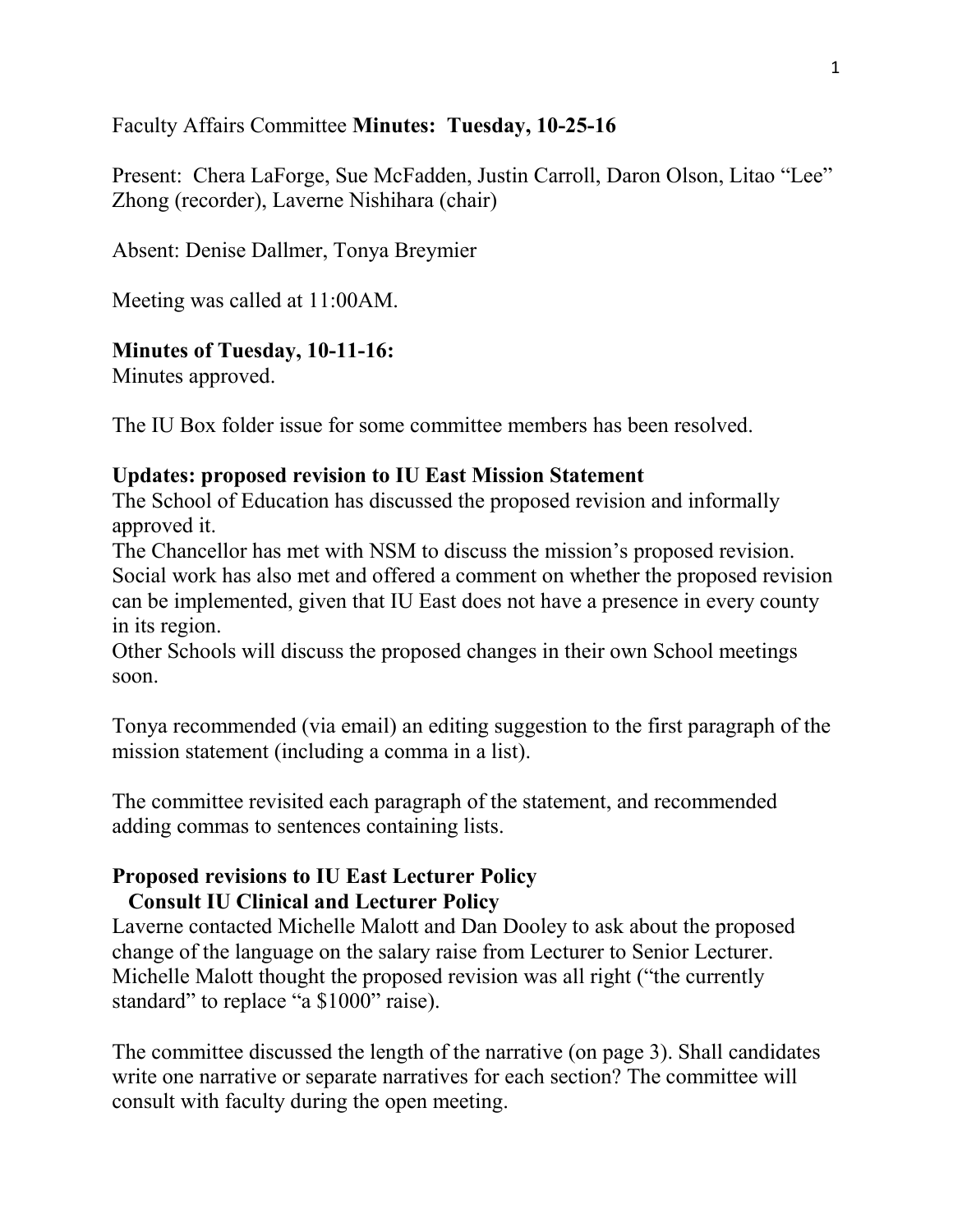The committee discussed if evidence of the quality of Lecturer's teaching should be consistent with the P&T policy (on page 6).

Laverne has checked with the former chairs of Long Term Lecturer Committee. Ange Cooksey and Jerry Wilde were in favor of identical forms of evidence for teaching in the P&T and Lecturer policies for the sake of consistency and clarity. The current chair (Diane Baker) will check with other Senior Lecturers and get back to FAC.

FAC will continue to consult with faculty, for example at the November 8 open meeting.

FAC reviewed the service criteria on page 8, and reviewed the IU Lecturer Policy. A recommendation was made that we should reference the language in the all-IU Lecturer Policy in IU East's Lecturer Policy, especially for service.

FAC suggested a redundant sentence should be taken out in the "School Criteria for Judging the Quality of Service" on the top of page 9.

The Committee wasn't sure if each School has its own policy on criteria for Lecturers' service. We will consult with faculty during the open meeting.

On page 9, the Committee proposed changing the term "review materials" to "dossier" in "The Sequence of Review of the Lecturer's Dossier."

A proposed change was made to revise the term "Non-Appointment" to "Non-Reappointment" in the heading of item V on page 9.

Laverne will type up the revisions and forward them to the Committee members by Thursday. The committee will review the revisions and comment by next Monday noon.

### **Proposed revisions to IU East Post-Tenure Review Policy proposed revisions Consult IU Permanent Separations Policy Consult IU East Dismissal Procedures**

Laverne suggested that IU East's Dismissal Procedures need to be updated. FAC recommended referring to the Dismissal Procedures in IU East's Post-Tenure Review Policy rather than making up new definitions of "incompetence" and "misconduct."